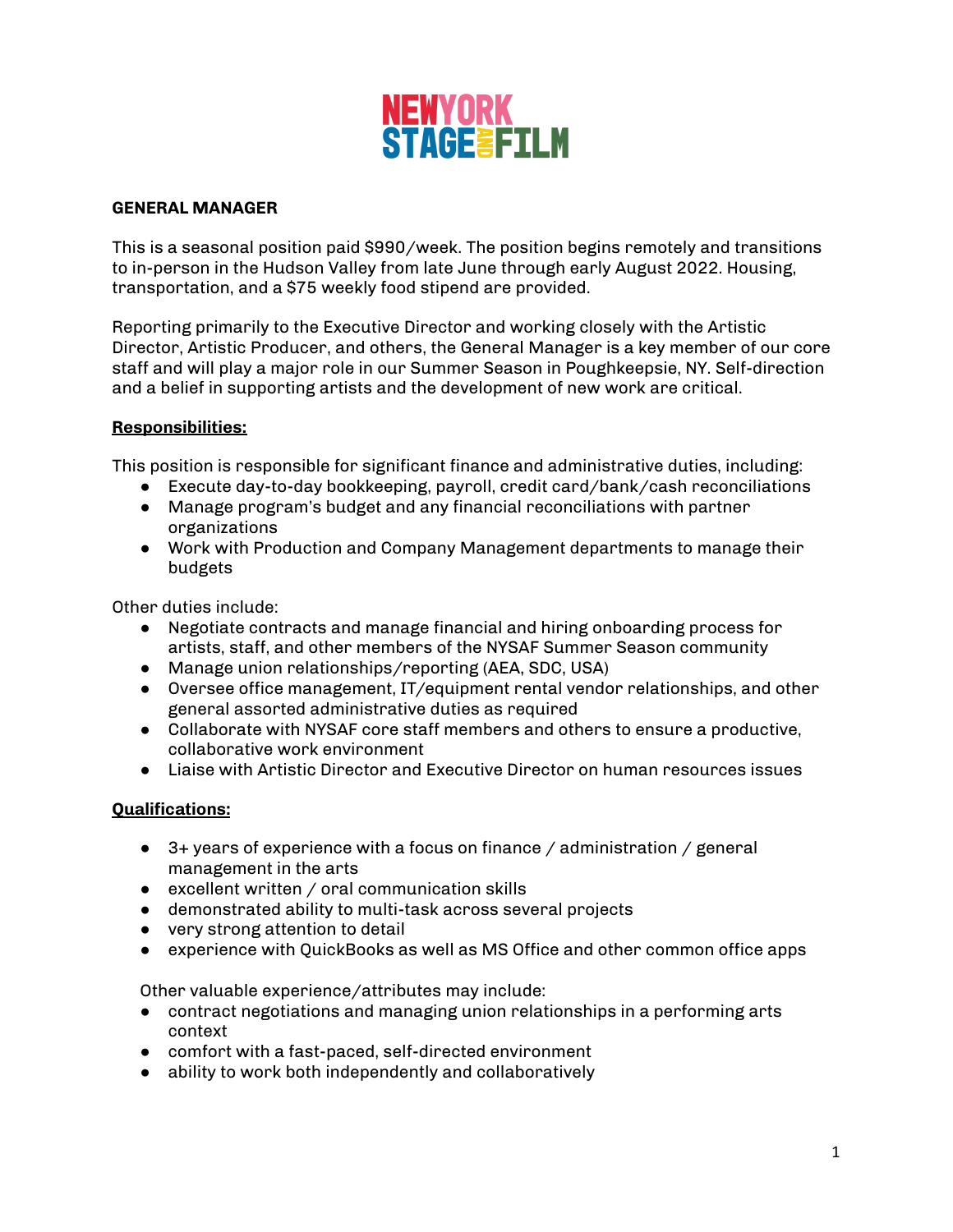

● commitment to creating a diverse, equitable, inclusive, and just organizational culture

## **Schedule/Compensation**

- \$990/wk (full time rate)
- \$75/week food stipend during Poughkeepsie residency

Part time April/May; full time June, July, early August.

**To Apply Please Visit [www.newyorkstageandfilm.org/work](http://www.newyorkstageandfilm.org/work) to submit a resume.**

**New York Stage and Film** (NYSAF) is a non-profit company dedicated to both emerging and established artists in the development and production of new works for theater and film. Since 1985, NYSAF has played a major role in the development of new plays for the American theater, provided a home for a diverse group of artists free from critical and commercial pressures, and has established itself as a vital cultural institution for residents of the New York metropolitan region. The people and projects we support go on to shape the landscape of theater in America and around the world; our apprentices mature to become leaders in the performing arts and beyond; and our audiences sustain the work of celebrated artists and newly-discovered voices, as crucial participants in the creation of new work.

**\_\_\_\_\_\_\_\_\_\_\_\_\_\_\_\_\_\_\_\_\_\_\_\_\_\_\_\_\_\_\_\_\_\_\_\_\_\_\_\_\_\_\_\_\_\_\_\_\_\_\_\_\_\_\_\_\_\_\_\_\_\_\_\_\_\_\_\_\_\_\_\_\_\_\_\_\_\_\_\_\_\_\_\_**

The cornerstone of NYSAF's artistic programming has been our annual summer season, where each summer a community of professional and developing generative artists live and work together. During our summer season, NYSAF is deliberately flexible with developmental resources to meet the specific needs of artists and projects.

Dozens of notable works trace their developmental roots to NYSAF, including Tony Award winners for Best Musical (HAMILTON and HADESTOWN) and Best Play (THE HUMANS, SIDE MAN and DOUBT) as well as the Broadway musicals HEAD OVER HEELS, AMERICAN IDIOT and BRIGHT STAR, and 2017 Pulitzer Prize finalists THE WOLVES and A 24-DECADE HISTORY OF POPULAR MUSIC.

\_\_\_\_\_\_\_\_\_\_\_\_\_\_\_\_\_\_\_\_\_\_\_\_\_\_\_\_\_\_\_\_\_\_\_\_\_\_\_\_\_\_\_\_\_\_\_\_\_\_\_\_\_\_\_\_\_\_\_\_\_

**New York Stage and Film's 2022 Summer Season will operate with COVID-19 safety procedures in place, including testing, PPE, social distancing, and regular cleaning in order to keep our community safe. All procedures will be detailed and communicated prior to arrival.**